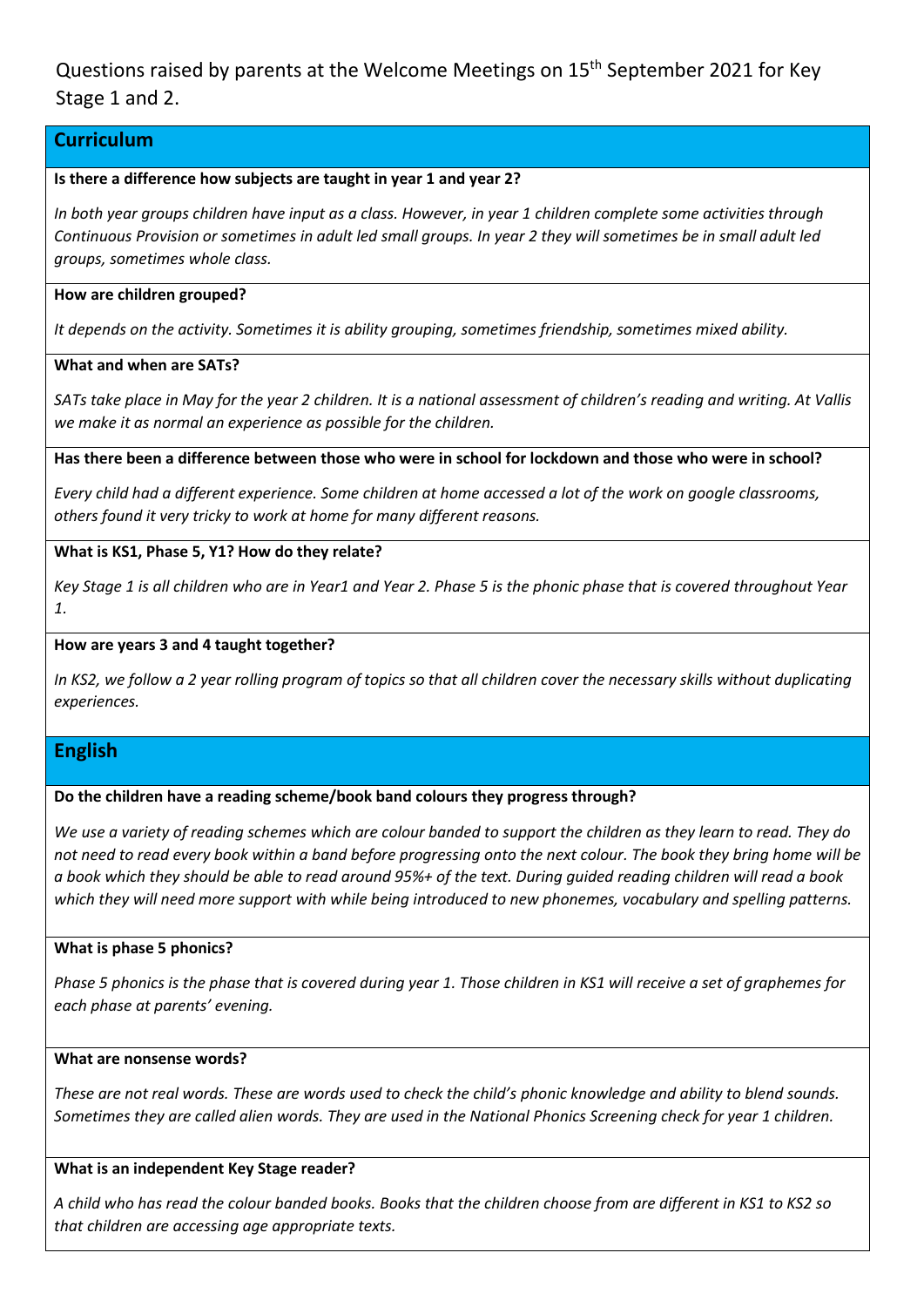**How do you get children to understand what they are reading instead of just recognizing words?**

*During Guided Reading sessions and Storytime, we discuss texts and words.*

### **Do the children read 1:1 with a teacher or TA or is this their guided reading?**

*Guided reading is the main time that children read to the teacher or TA, this may involve discussion, word spotting, reading to a peer or 1:1 with the adult. Some children may also have additional opportunities to read 1:1 to help support a struggling reader or when we a lucky enough to have additional volunteers coming into school.*

### **How much reading should we be doing at home with the children?**

*As regularly as possible, even if it is for just ten minutes a day. However, we know that is not always possible.* 

**How can parents support independent readers?**

When the children become independent readers they often enjoy reading by themselves. It is still an important skill *for them to be able to read out loud on some occasions but other ways to support them is ask them to tell you about the story, who are the main characters, which was their favourite part, were there any words they didn't understand?*

**How often do children visit the library? Do they get to explore all books?** 

*Classes book group or whole class sessions in the library. This might be to carry out library skills, explore the variety of books, choose sharing books or simply to have a story read.*

# **Maths**

**How is maths taught? We don't want to use the wrong language and methods at home.**

*Big question! We have in the past had Family Learning events where parents and carers have been invited into school to see examples of maths lessons and work. The calculation Policy on the school website shows some of the methods used in school.*

### **How are ability groups arranged? Are children aware of lower? middle etc?**

*We use flexible groupings in maths. In KS1, children are grouped according to how they have achieved in their previous learning. In KS2, children can choose from a range of activities which vary in challenge. They are not in fixed groups but might be guided towards a particular task when necessary to further challenge or support them.* 

# **Homework**

## **How is homework different in KS1 to KS2?**

*As children move through the school there is more of an expectation for children to complete homework where possible. If children would like support with completing homework they can attend Homework Club in KS2.*

### **Is the homework compulsory?**

*There are no sanctions for not completing homework but we hope that many of our activities are ones that you will enjoy engaging in with your child linked to the current topic.*

## **Are you happy for us to adapt homework to meet children's interests?**

*Of course!*

# **Should KS1 children be writing their own homework or can parents help?**

*We encourage the children to do as much as possible (even if it's not spelt correctly!) but we are happy for parents to support them too.*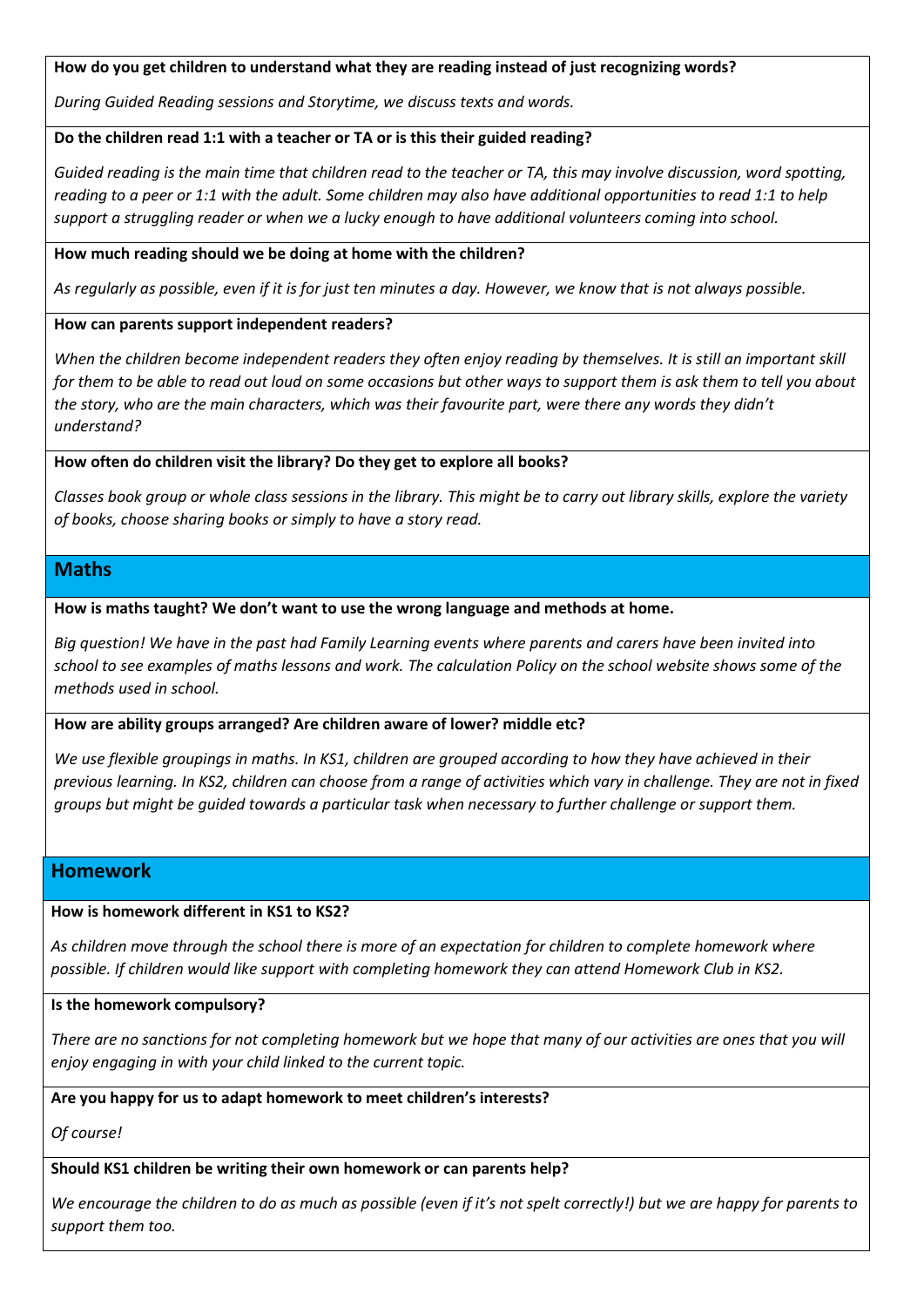**If time pressures mean homework is not done or a child is reluctant to do work at home, what does this mean for the children?**

*In KS2 they can go to homework club if they would like support with this. There are no sanctions for the child.*

## **Are homework activity grids reviewed?**

*The homework grids are changed to link to each topic although of course the curriculum does not change so some activities maybe similar to ones an older sibling may have already completed. We regularly review how homework is set and with the addition of TTRockstars (an online resource) into KS2 we feel that there are opportunities for all families, those who prefer more formal homework and those who like it to be more creative.*

### **Is homework submitted on Google Classrooms?**

*We don't currently use this platform. Children draw, write, stick their responses into their homework book/learning log.*

# **Other Opportunities**

### **Do you need volunteers for reading?**

*We really appreciate volunteers coming in to hear readers, support with school trips etc. This was something we really missed during the pandemic. Please see the office if you would like to do this to organize your DBS check.*

### **Will there be more after school clubs? Are there any after school opportunities for learning other instruments? Or non-sport activities?**

*We hope to be able to increase our club offerings again soon. It is certainly something we will be looking into.*

### **Will there be school trips?**

*We are really looking forward to being able to organize school trips again this year and having visitors and speakers coming in to talk to the children.*

### **Are there monitor roles/responsibilities?**

*Golden children are chosen every day in KS1 (every child does it) and they carry out any jobs for the teacher (getting snacks, collecting photocopying, holding doors etc). Before Covid restrictions we also had eco monitors, library monitors and reading ambassadors. We are gradually reinstating these. Two councils are also starting up this half term where a representative from each class will be joining.*

### **Do children do swimming at school?**

*This year each KS2 class will have a term of swimming at Frome Leisure Centre. Each class will go weekly for ten weeks. The swimming teachers at the leisure centre support children of all abilities.*

### **How often does year 1 go to forest school?**

*A small group will go for two sessions for a full morning with Mrs. Lucey during the year. However, this year every class in the school will also get approximately 10 sessions a year with Miss Clayson.*

### **How much of the outside space is used?**

*As much as possible and now as restrictions lift we hope to use the school field (off Whatcombe Rd) more regularly too.*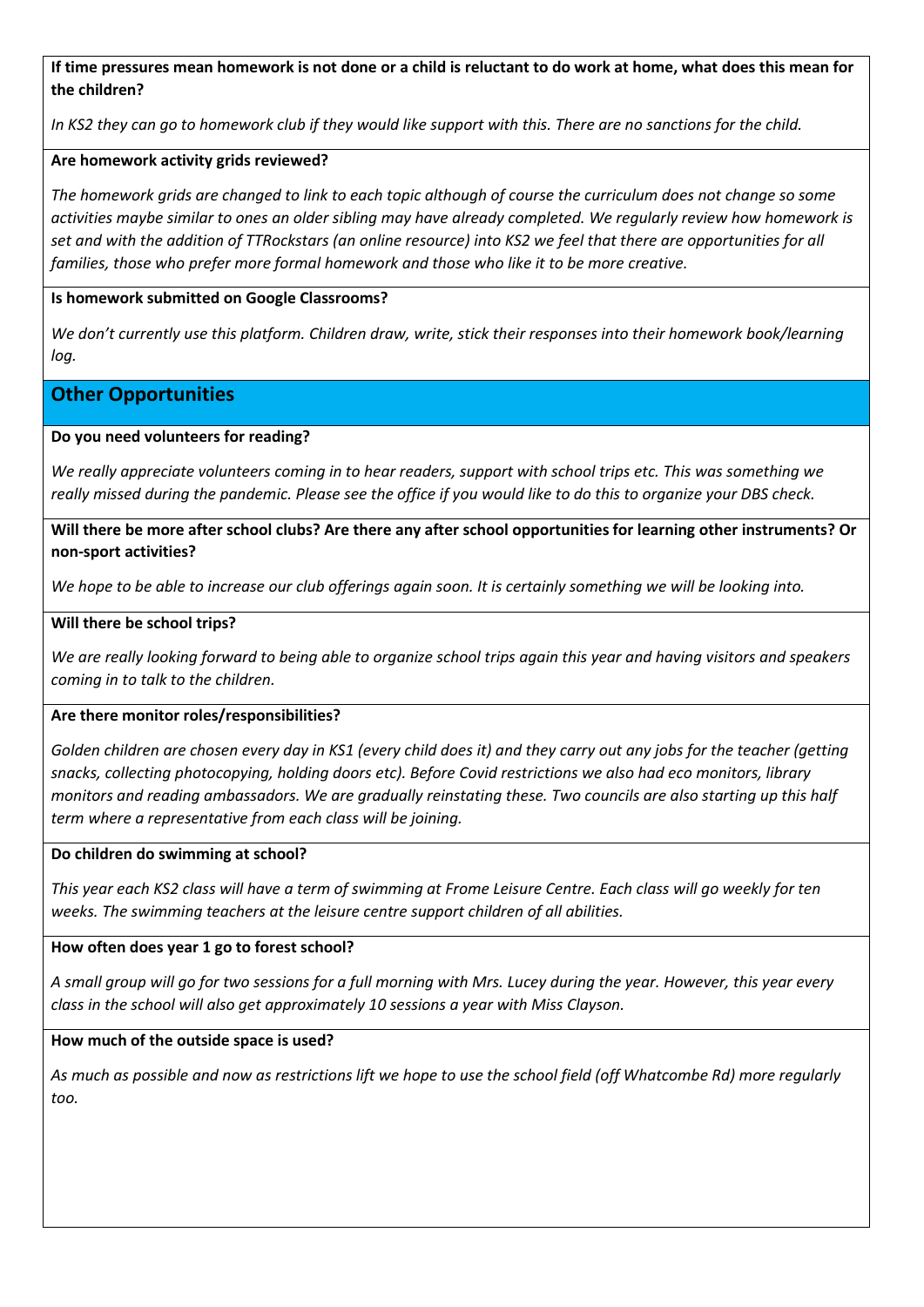## **Routines**

### **Is there a better way of communicating with the school other than the link book?**

*We have an open-door policy and are happy to chat to parents at the end or start of the day or book an appointment for a convenient time. If you email the office they will pass any communication onto the teacher concerned or phone and ask for a teacher to call you back when it is convenient for them. The link book is mostly used as a home reading record but other messages can also be recorded here.*

#### **I'm not sure what my child's teacher looks like is there a better way of organizing pick up?**

*All staff are having up to date photographs taken this week. These will be on the windows outside each classroom and hopefully soon on the school website.*

#### **Why aren't Reception children downstairs?**

*EYFS children currently have access to their own toilets and playground. If they were downstairs the KS1 children (Y1/Y2) could not be together, and although the last couple of years restrictions have prevented this, they often work collaboratively and on the same topics. But we do regularly review how the school operates.*

#### **Do the children eat much at lunch? Can they change if they don't like it?**

*Class teachers are made aware if children are not eating their lunch (or only pudding). Unfortunately changes can't usually be made as lunches are ordered according to menu choices*

#### **Why are there brownies and cakes?**

Our caterers follow clear government requirements around nutrition in school (The Schools Food Standards). This document encourages healthy and nutritious meals that do not include salt and only minimal fat and sugar. Although cakes and brownies are included on the menu, they are planned to form part of a healthy, balanced diet, and contain minimal sugar. This is true of all the puddings that are prepared for our pupils.

### **What are the expectations around PE kit? Have they changed?**

Yes, we are in the process of changing expectations around PE kits. Where children were asked to wear black shorts and plain coloured T-shirts and black daps, we now ask for plain white T- shirts.

### **Any other questions**

### **Is there a policy/ limit on screen time?**

*Screens in school are used as learning tools, although the overall time spent on computers remains minimal. Sometimes children might watch a program or film as a class reward or on special occasions such as an end of term treat. KS2 children watch Newsround as part of their global awareness.*

### **What is the approach regarding colouring in as opposed to free drawing?**

*Colouring in is often an activity some children will choose during wet play, Golden Time or for the younger children it maybe available in Continuous Provision. Drawing would also be available at this time too. However, drawing is of course a skill that is taught during art and encouraged to illustrate work etc.*

### **Will there be an opportunity to meet our child's teacher?**

*The w/b 18th October there will be face-to-face parent meetings to discuss how your child has settled back into school. Please also look out for Family Learning Events and Open Classroom opportunities. You are very welcome to come and talk to the teachers when you see them at the start or end of the day.*